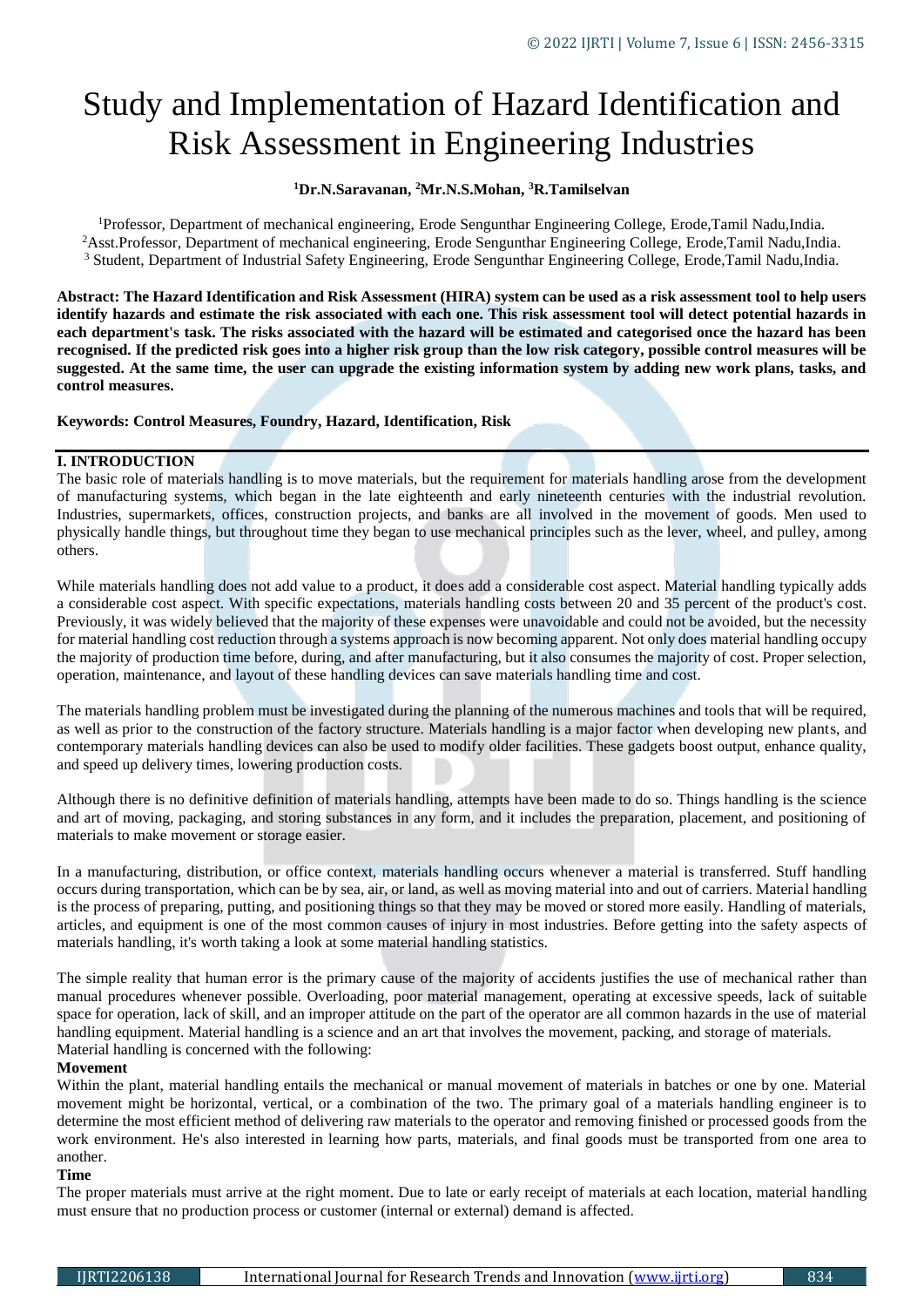## **Quantity**

Material handling must ensure that the correct quantity of materials (components, raw material, or semi-finished/processed item) is delivered to each site on a consistent basis.

### **Space**

The materials handling flow pattern has an impact on space needs. Raw materials, parts, and semi-finished or final products all require storage space.

## **II. HAZARD IDENTIFICATION**

Typically, an HIRA study is carried out by a group of competent specialists on the process, materials, and job activities. These teams are frequently led by people who have received formal training in risk analysis methods, and they use subject matter experts from engineering, operations, maintenance, and other disciplines as needed to apply the chosen analytical technique(s). A single expert can undertake a simple early-in-life hazard identification research; but, more hazardous or sophisticated process risk studies are often conducted by a multidisciplined team, especially during later life cycle stages. Early involvement of operating and maintenance workers in the assessment process will aid in the identification of dangers that may be eliminated or controlled most cost effectively. After the investigation is completed, management must determine whether or not to execute any risk-reduction recommendations.

These steps that can be taken to implement the recommended practice. Each item is accompanied by several steps, with an emphasis on employee input and participation.

#### 1. **Collect existing information about workplace hazards**

 Gather, organise, and discuss information with workers to establish what sorts of hazards are present and which workers are exposed or potentially exposed.

Surveys or minutes from safety and health committee meetings are examples of worker input.

## 2. **Inspect the workplace for safety hazards**

 Inspect all activities, equipment, work places, and facilities on a regular basis. Encourage workers to join the inspection team and talk to them about any hazards they notice or report

 Keep track of inspections so that the hazardous situations can be verified afterwards. Take images or video of issue areas to help with later conversation and brainstorming about how to control them, as well as for learning purposes.

#### 3. **Identify health hazards**

 According to the advice, detecting and analysing health threats may necessitate specific knowledge. Through OSHA's On-Site Consultation Program, small firms can get free and private occupational safety and health advice, including help identifying and assessing workplace hazards.

Recognize and avoid chemical, physical, and biological hazards, as well as ergonomic hazards.

#### 4. **Conduct incident investigations**

 Create a clear plan and method for conducting incident investigations so that they can begin right away when an incident happens. Who will be involved; lines of communication; resources, equipment, and supplies required; and reporting forms and templates should all be included in the strategy.

Conduct investigations with the help of a trained team that comprises both management and workers.

- Look at close calls and near misses.
- Determine and investigate root causes in order to correct underlying programme flaws that led to the occurrences.
- To avoid recurrence, communicate the investigation's findings to managers, supervisors, and employees.

#### 5. **Identify hazards associated with emergency and nonroutine situations**

 Determine foreseeable emergency scenarios and nonroutine jobs, taking into account the materials and equipment in use as well as the facility's location. Fires and explosions, chemical releases, hazardous material spills, start-ups after scheduled or accidental equipment shutdowns, and nonroutine duties such as infrequently conducted maintenance chores are all scenarios that could occur.

#### 6. **Characterize the nature of identified hazards, identify interim control measures, and prioritize the hazards for control**

 Consider the severity of probable results, the likelihood of an incident or exposure, and the number of workers who might be exposed when evaluating each hazard.

- Protect workers with interim control measures until more permanent solutions may be adopted.
- Prioritize the hazards so that the ones that pose the most danger are dealt with first.

#### **III. RISK ASSESSMENT**

The goal is to ensure that no one is injured or falls ill, as accidents and illness may ruin lives and have a negative impact on your organisation if output is lost, machinery is damaged, insurance prices rise, or a lawsuit is filed.

The most crucial decisions we must make are whether a hazard is serious and whether we have adequate protections in place to ensure that the risk is minimised. When we estimate the dangers, we must keep this in mind. Electricity, for example, can kill, but it is rare to do so in an office setting if 'live' components are adequately insulated and metal casings are properly earthed.

- There are five steps involved in risk assessment they are:
- Identify the hazards
- Decide who might be harmed and how
- Evaluate the risks and decide on control measures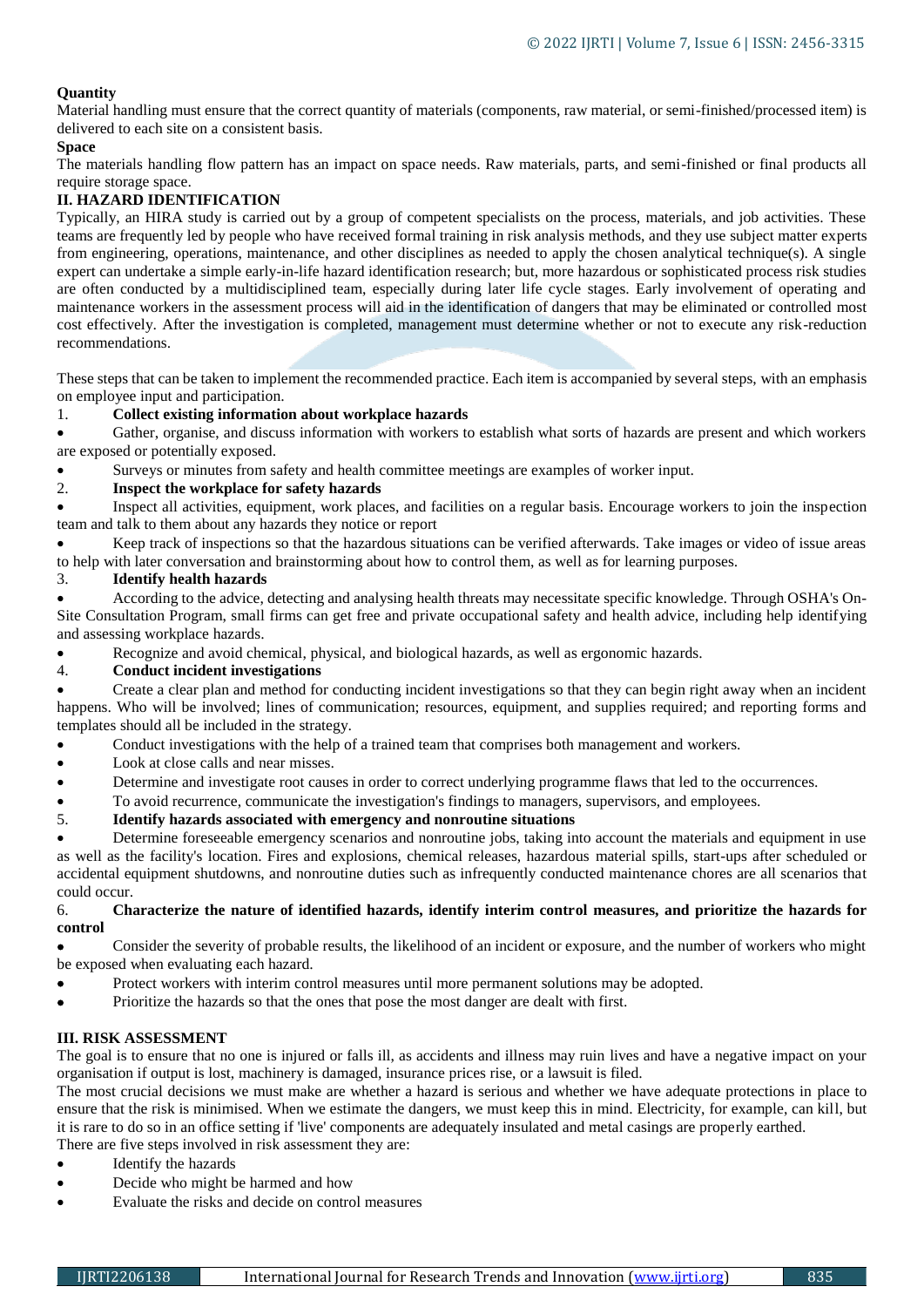- Record your findings and implement them
- Review your assessment and update if necessary
- There are three types of risk assessment they are:

### **Qualitative Method**

 A qualitative risk analysis uses a pre-defined grading scale to prioritise the detected project risks. Risks will be ranked according to their likelihood of occurrence and potential impact on project goals if they occur.

 Probability/likelihood is frequently graded on a scale of zero to one (for example, .3 equating to a 30 percent probability of the risk event occurring).

 The impact scale is determined by the organisation (for example, a one to five scale, with five being the highest impact on project objectives - such as budget, schedule, or quality).

A qualitative risk analysis will also contain proper risk classification, whether source-based or effect-based.

### **Quantitative Method**

 In order to establish a probabilistic analysis of the project, a quantitative risk analysis is a further investigation of the highest priority hazards during which a numerical or quantitative rating is awarded.

A quantitative analysis:

- Quantifies the project's possible outcomes and evaluates the likelihood of reaching certain project goals.
- Offers a quantitative method for making judgments in the face of uncertainty.
- Establishes cost, schedule, and scope goals that are reasonable and feasible.

However, semi-quantitative risk assessments are now commonly employed to address some of the drawbacks of qualitative risk assessments.

#### **Semi-quantitative method**

 Semi-quantitative risk assessment goes a step further than qualitative risk assessment by assigning values or multipliers to likelihood and outcome groups. It could also entail frequency levels being multiplied.

 It is impossible to remove all dangers. For hazards rated critical or high, immediate action is necessary, which may include directions to stop working and/or isolate the danger until permanent remedies can be installed. For moderate risks, documented control plans with roles and completion deadlines must be prepared.

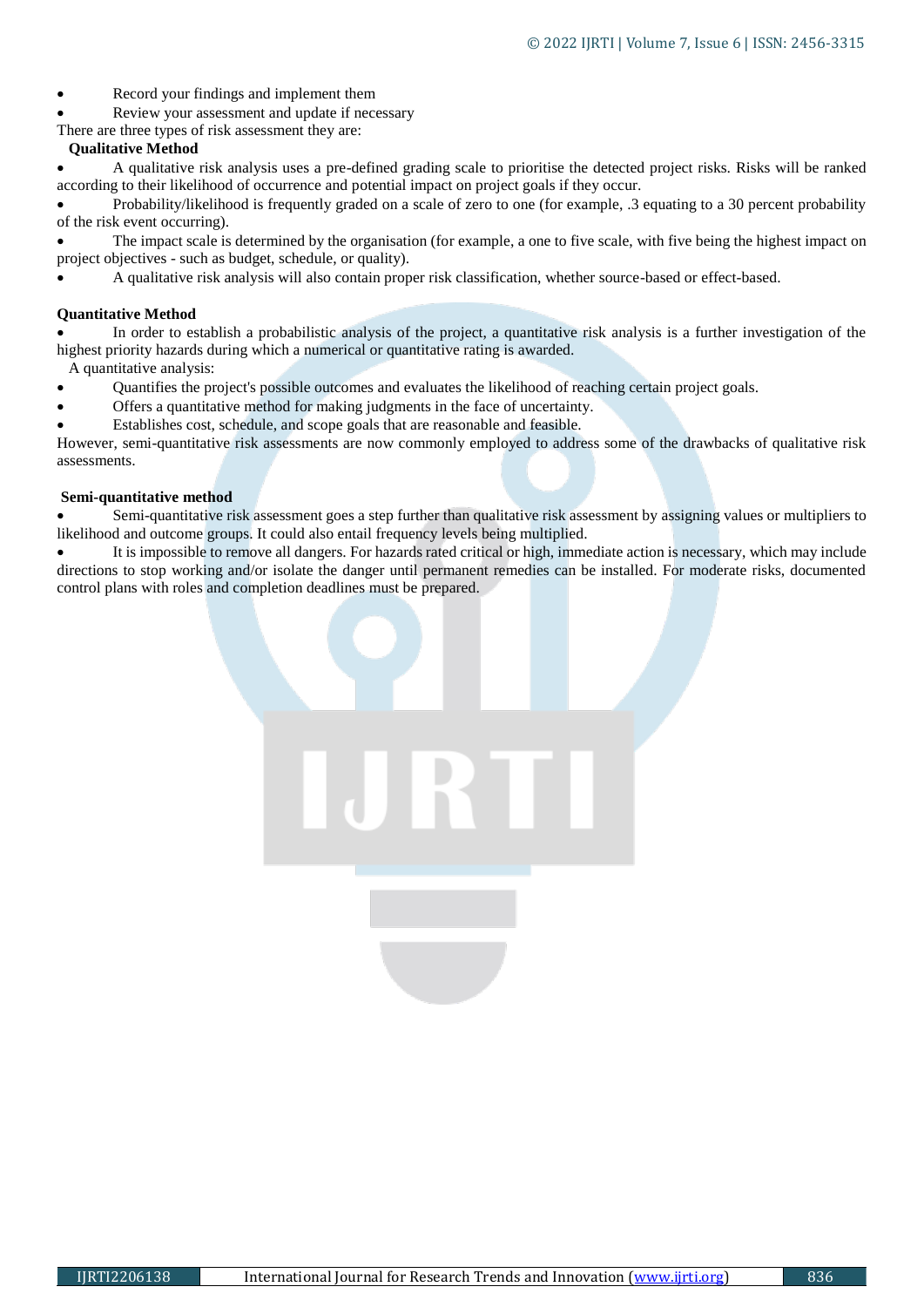

## **Control of risk**

Risk rating can prioritize hazards with the highest potential to cause an injury so that they can be eliminated first [Table4.4(a)and 4.4(b)]

| <b>Process steps</b>                              | <b>Effectiveness</b> |  |
|---------------------------------------------------|----------------------|--|
| Eliminate the hazard completely                   | 100%                 |  |
| Engineering control measures: Create a barrier    | 70-90%               |  |
| between the person and the hazard                 |                      |  |
| Administration: Regulation, law, procedures, etc. | 10-50%               |  |
| Provide personal protective equipment             | 20%                  |  |
|                                                   |                      |  |

Table 4.4(a) (Control measures and its effectiveness)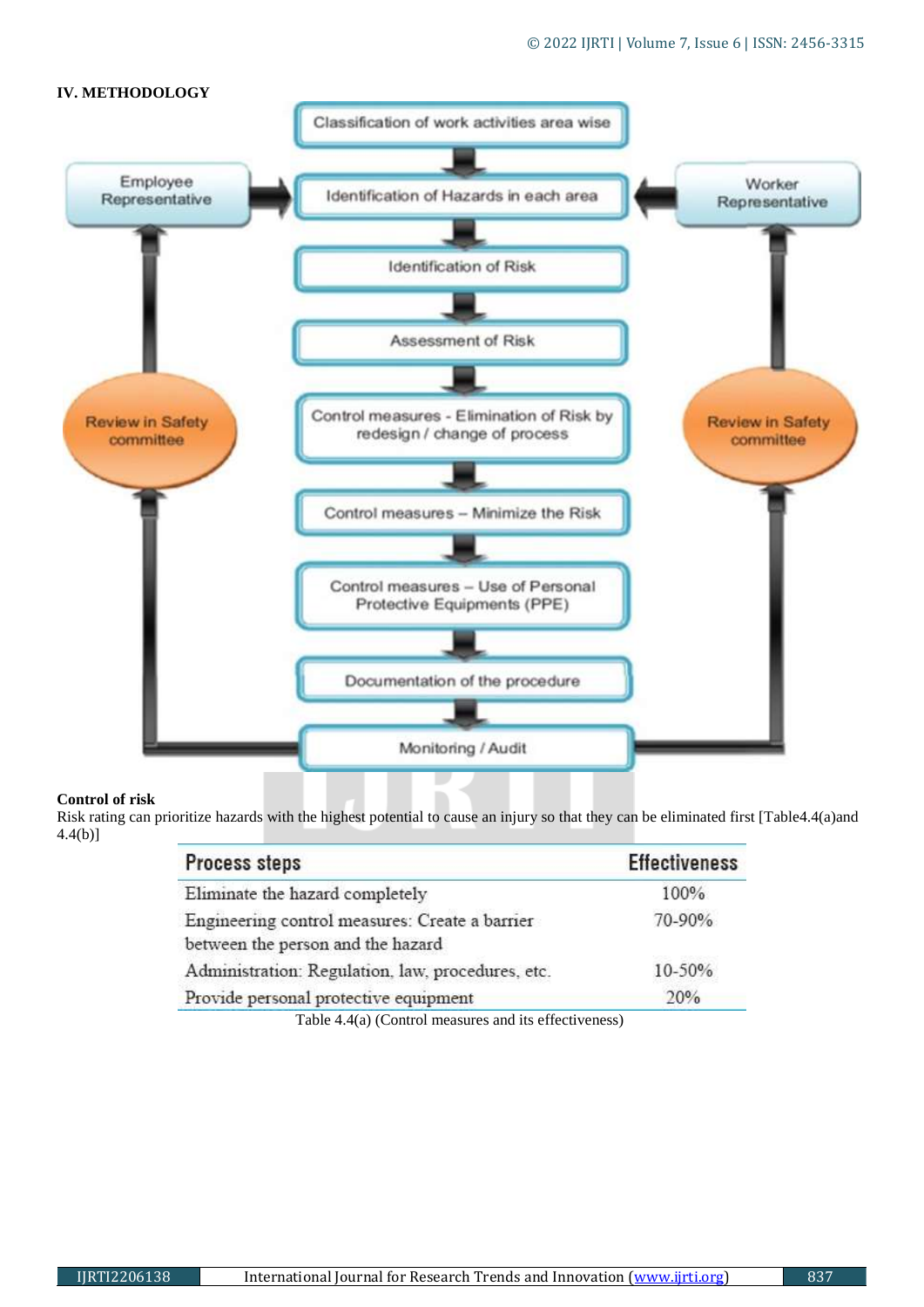| <b>Risk</b> | <b>Description</b> | Action                                                                                                                                                                                                       |
|-------------|--------------------|--------------------------------------------------------------------------------------------------------------------------------------------------------------------------------------------------------------|
| $16 - 25$   | Extreme            | Immediate action to control the hazard as<br>detailed in the hierarchy of control. Actions<br>taken must be documented on the risk<br>assessment form including date for completion                          |
| 11-15       | High               | Immediate action to control the hazard as<br>detailed in the hierarchy of control. Actions<br>taken must be documented on the risk<br>assessment form including date for completion                          |
| $6-10$      | Medium             | Planned approach to controlling the hazard<br>and applies temporary measure if required.<br>Actions taken must be documented on the risk<br>assessment form including date for completion                    |
| $1 - 5$     | Low                | It may be considered as acceptable and further<br>reduction may not be necessary. However, if<br>the risk can be resolved quickly and efficiently.<br>control measures should be implemented and<br>recorded |

The following steps were taken for the control of risk:

- Quick attention to critical or high-risk hazards
- Effective temporary solutions until permanent fixes were applied
- Long-term solutions for those risks which can cause long-term illness
- Long-term solutions for those risks with the worst consequences
- Training of workers on the risks, which continue to remain and its control measures
- Regular monitoring to check whether control measures are intact or not.

#### **Documentation of procedure**

Documenting the process aids in ensuring that the risk control measures suggested are implemented as planned. It will also aid in the management of other hazards and risks that are comparable to those already recognised. The risk management process should be documented adequately to show that it was carried out correctly. This information should include:

- Hazards identified
- Assessment of the risks associated with those hazards
- Decision on control measures to manage exposure to the risks
- How and when the control measures are implemented
- Evidence of monitoring and reviewing of the effectiveness of the controls.

#### **Monitoring and review**

It involves reassessment of the risk to see whether there is a reduction of risk rating from critical and high risk to a level considered As L[ow as Reasonably Practicable \(ALARP\).](https://www.ncbi.nlm.nih.gov/pmc/articles/PMC5844132/figure/F3/)



Graph Chart For Reduction of extreme and high risk rating to acceptable risk rating after control measures

#### **V.CONCLUSION**

As a result, material handling is a necessary and unavoidable part of foundry operations. It provides a significant portion of its income to accidents. As a result, proper and safe material handling skills, together with improved working conditions and the most up-to-date material handling techniques, result in an accident-free environment.

It is clear from the preceding accident study that mechanical handling is superior to manual handling. Because the foundry process includes a lot of material handling, new technologies such as robotics and other comparable technologies may be incorporated to improve materials handling, and it is up to the management to decide.